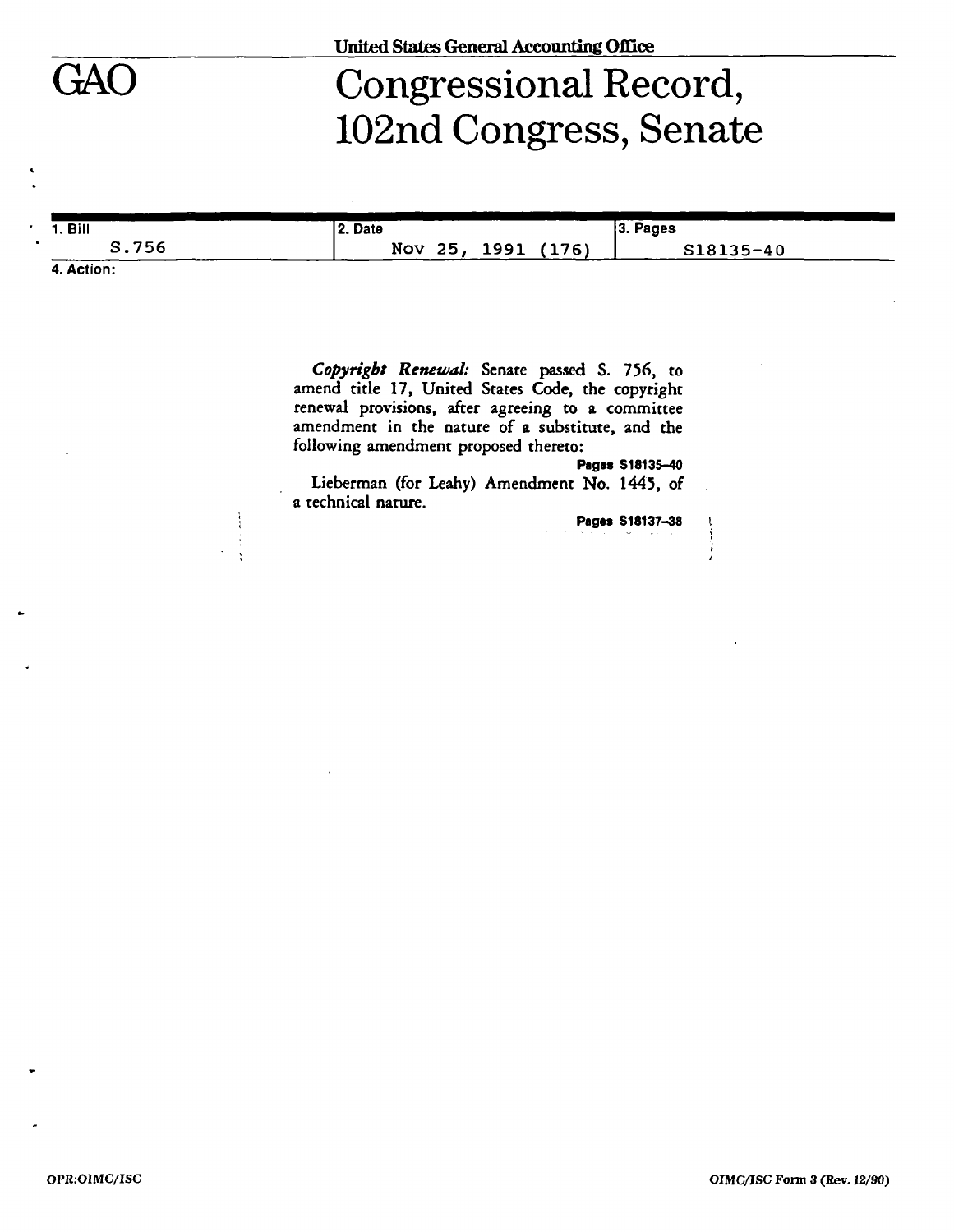*ttpon which the copyright was originally secured by tile proprietor thereof, or* 

*"tiil* any work eepyrighted by a corporate*body (otherwise than as assignee orlieensee of the individual author) or by an employer for whom such work is made for hire, the proprietor of such copyright shall be en-*

*titled to a renewal and extension of thecopyright in such work for the further term of 47 years.* 

*"(C) In the case of any other copyrighted work, including a contribution by an individual author to a periodical or to a cyclopedic or other composite work***—** 

*"(i) the author of such work, if the author is stilt living,* 

*"(H) the widow, widower, or children of the author, if the author is not living,* 

*"(Hi) the author's executors, if such author; widow, widower, or children are not living, or* 

*"(iv) the author's next of kin, in the absence of a. will of the author,* 

*shall be entitled to a renewal and extension of the copyright in suck work for a further term, of47years\*.* 

*"(2HAI At. the: expiration of the original term, of copyright in. a work specified in paragraph (:1)(B) of this subsection, the copyright shall endure for a.renewed and extended further term of 47 years, which***—** 

*"(i) if* **on** *application- to register a claim to such further term has been made to the Copyright Office within 1 year before the expiration of the original term of copyright, and the daim is registered, shall vest; upon the beginning of such further term, in the. proprietor of the copyright who-is entitled to claim the renewal of copyright at the time the application is made; or* 

*"(ii) if* **MO** *such application is made or the daim [pv.rsum.nt t](http://pv.rsum.nt)o such application is not registered, shall vest, upon the beginning of such further term, in the person or entity, that was the proprietor of the copyright as of the last day of the original term of copyright.* 

*"(B) At the expiration of the original term of copyright in a work specified in paragraph ri)(C) of this subsection, the copyright shall endure for a renewed and extended further term of 47 years, which—* 

*"(ilifan application to register a claim to such further term has been made to the Copyright Office within 1 year before the expiration of the original term of copyright, and the claim is registered, shall vest, upon the beginning of such further term, in any person who is entitled under paragraph (IXC) to the renewal and extension of the copyright at the time the application is made; or* 

*"(ii) if no such application is made or the claim pursuant to such application is not registered, shall vest, upon the. beginning of such further term,, in any person, entitled under paragraph (IXC), as of the last day of the original term of copyright, to the renew' al and extension of the copyright* 

*"(SXA) An application to register a claim to- the renewed and extended term of copyright in a work may be made, to the Copyright Office—* 

*"(i) within 1 year before the expiration of the original term of copyright by any person entitled under paragraph (II (B) or (C) to such further term of 47 years; and* 

*"(ii) at any time during the renewed and extended term, by any person in whom such further term vested, under paragraph (21 (A) or (Bf, or by any successor or assign of such person; if the application is made in the name of such person.* 

*"(B) Such an application is net a condition, of the renewal and extension of the copyright in a work far a further term of 4T years.* 

## AMENDMENT OF COPYRIGHT RENEWAL PROVISIONS

Mr. LIEBERMAN. Mr. President, I ask unanimous consent that the Senate proceed to the immediate consideration of Calendar No. 278, S. 756, relating to copyright renewal provisions.

The PRESIDING OFFICER. The clerk will report the bill by title.

The assistant legislative clerk read as follows:

**A bill (S. 756) to amend title 17, United States Code, the copyright provisions, and for other purposes.** 

The **PRESIDING OFFICER.** Is there objection to the immediate consideration of the bill?

There being no objection, the Senate proceeded to consider the bill which had been reported from the Committee on the Judiciary, with an amendment to strike all after the enacting clause and inserting in lieu thereof the following:

*TITLE I—COPYRIGHT REKEWAL PROVISIONS SECTION 101. COPYRIGHT RENEWAL PROVISIONS.* 

*(a) DURATION or COPYRIGHT: SUBSISTING COPYRIGHTS.—Section 304(a) of title 17, United States Code, is amended to read as follows:* 

*"(aJ COPYRIGHTS IN THEIR. FIRST TERM ON JANUARY 1, 1978.—(1)(A) Any- copyright, the. first term, of which is subsisting,* **on** *January. 1, 1978, shall endure for 28 years from, the date it teas originally secured.* 

*"(Ml In the ease of—* 

*"til any posthumous work or of any periodicml cyclopedic, or other composite work:*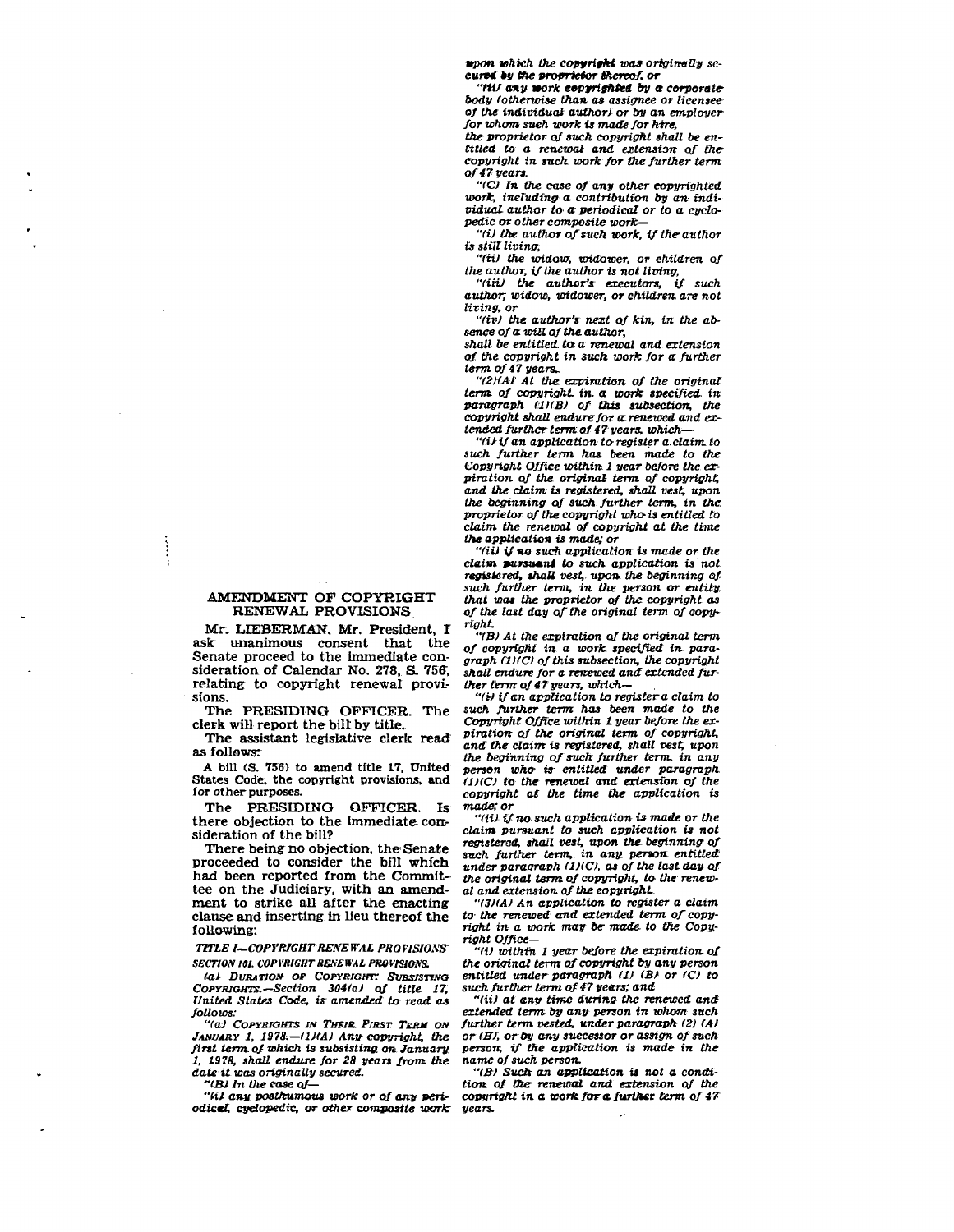*"(4)(A) If an application to register a claim to the renewed and extended term of copyright in a work is not made within 1 year before the expiration of the original term of copyright in a work, or if the claim pursuant to such application is not registered, then a derivative work prepared under authority of a grant of a transfer or license of copyright that is made before the expiration of the original term of copyright, may continue to be used under the terms of the grant during the renewed and extended term of copyright without infringing the copyright, except that such use does not extend to the preparation during such renewed and extended term of other derivative works based upon the copyrighted work covered by such grant* 

*"(B) If an application to register a claim to the renewed and extended term of copyright in a work is made within 1 year before its expiration, and the claim is registered, the certificate of such registration shall constitute prima facie evidence as to the validity of the copyright during its renewed and extended term and of the facts stated in the certificate. The evidentiary weight to be accorded the certificate of a registration of a renewed***"** *and extended term of copyright made after the end of that 1-year period shall be within the discretion of the court". •* 

*(b) LEGAL EFFECT or RENEWAL, or COPY-RIGHT IS UNCHANGED.—The renewal and- extension of a copyright for a further term of 47 years as provided under paragraphs (1) and (2) of section 304(a) of title 17, United States Code, (as amended by subsection (a) of this section) shall have the same effect . with respect to any grant, before the effective date of this section, of a transfer or li- . cense of the further term as did-the renewal of a copyright before the effective date of this section under the law in effect at the time of such grant* 

*tc) CONFORMING AMENDMENT.—Section 304(c) of title 17, United States Code, is amended, in the matter preceding paragraph (1) by striking "second proviso of subsection (a)" and inserting "subsection (a)(1)(C)".* 

*(d) REGISTRATION PERMISSIVE.—Section 408(a) of title 17, United States Code, is amended by striking "At" and all that follows through "unpublished work," and inserting "At any time during the subsistence of the first term of copyright in any published or unpublished work in which the copyright was secured before January 1, 1978, and during the subsistence of any copyright secured on or after that date,".* 

*(e) FALSE REPRESENTATION.—Section 506(e) of title 17, United States Code, is amended by inserting after "409," the following: "in the application for a renewal registration,".* 

*(f) COPYRIGHT OFFICE FEES.—Section 708(a)(2) of title 17, United States Code, is amended—* 

*(1) by striking "in its first term"; and* 

*(2) by striking "\$12" and inserting "(20".* 

*(g) EFFECTIVE DATE; COPYRIGHTS AFFECTED BY AMENDMENT.—(1) Subject to paragraphs (2) and (31, this section and the amendments made by this section shall take effect on the date of the enactment of this Act* 

*(2) The amendments made by this section shall apply only to those copyrights secured between January 1, 1963, and December 31, 1977. Copyrights secured before January 1, 1963, shall be governed by the provisions of section 304(a) of title 17, United States Code, as in effect on the day before the effective date of this section.* 

*(3) This section and the amendments made by this section shall not affect any court proceedings pending on the effective date of this section.* 

*SEC. 101. REPEAL OF COPYRIGHT REPORT TO CON-GRESS.* 

*Section 108(i) of title 17, United States Code, is repealed.* 

## *TITLE II—FILM PRESERVA* **770.V**

*SEC. 201. SHORT TITLE.* 

*This title may be cited as the "National Film Preservation Act of 1991". SEC. 101. FINDINGS* 

*The Congress finds that—* 

*(1) motion pictures are an indigenous American art form that has been emulated throughout the world;* 

*(2) certain motion pictures represent an enduring part of our Nation's historical and cultural heritage;* 

*(3) because of deterioration or loss, less than one-half of the feature-length films produced in the United States before 1951, including only 20 percent of the silent films, still exist and many of the films produced after 1951 are deteriorating at an alarming rate; and* 

*(4) it is appropriate and necessary for the Federal Government to—* 

*(A) recognize motion pictures as a significant American art form deserving of protection, including preservation and restoration; and* 

*(B) establish a National Film Registry of films that represent an enduring part of our national, historical, and cultural heritage, which Registry should be established and maintained in-the Library of Congress; and* 

*(5) to the extent possible, and with the permission of the copyright owners, films selected for inclusion in the National Film Registry should be made widely available to the American public in their Registry versions.* 

## *SEC. 103. NATIONAL FILM REGISTRY OF THE LI-BRARY OF CONGRESS.*

*The Librarian of Congress (hereafter in this title referred to as. the "Librarian") shall establish a National Film Registry under the provisions of this Act, for the purposes of recognizing and preserving films that are culturally, historically, or aesthetically significant* 

*SEC 104. DUTIES OF THE LIBRARIAN OP CONGRESS (a) DUTIES.—The Librarian shall, after consultation with the Board established under section 205—* 

*(1) after completion of the study required under section 212, establish a comprehensive national film preservation program for films, in conjunction with other major film archives, with the objectives of—* 

*(A) coordinating activities to assure that ongoing efforts of archivists and copyright owners, and others in the public and private sector are effective and complementary;* 

*(B) generating public awareness of and support for those activities;* 

*(C) increasing accessibility of films for educational purposes; and* 

*(D) improving nationwide activities in the preservation of works in other media such as videotape:* 

*(2) establish criteria and procedures pursuant to which films may be included in the National Film Registry, except that no film shall be eligible for inclusion in the National Film Registry until 10 years after such film's first publication;* 

*(3) establish procedures whereby the general public may make recommendations to the Board regarding the inclusion of films in such National Film Registry;* 

*(4) establish procedures for the examination by the Library of Congress of copies of films named for inclusion in the National . Film Registry to determine eligibility for the use of the seal of the National Film Registry;* 

*(5) determine which films satisfy the criteria developed under paragraph (2) and Qual*ify to be included in the National Film Reg*istry, except that the Librarian shall not select more than 25 films each year for inclusion in such Registry;* 

*(6) publish in the Federal Register the name of each film that is selected for inclusion in the National Film Registry;* 

*(7) provide a seal to indicate that a film is included in the National Film Registry;* 

*(8) to the extent practicable, ensure, subject to the rights of copyright owners, that there is a Registry version of each film selected for the National Film Registry;* 

*(9) publish in the Federal Register the standards for preservation or restoration that shall qualify films for use of the seal; and* 

*(10) submit an annual report to the appropriate committees of the Congress, listing films included in the National Film Registry and describing the activities of the Board.* 

*(b) SEAL.—A seal provided for a film under subsection (a)(7) may be used on any copy of the Registry version of such film as defined in section 211(6). Before such seal may be used, the Library of Congress shall have examined and approved the print from which the copy was made. In the case of copyrighted works, only the copyright owner or his duly authorized licensee may place or authorize the placement of a seal on a copy of a film selected for inclusion in the National Film Registry. In the case of works no longer protected by copyright the Library may affix a seal The person authorized by this subsection to place a seal on a copy of a film selected for inclusion in the National Film Registry may accompany such seal with the following language: "This film is included in the National Film Registry, which is maintained by the Library of Congress, and was preserved under the National Film Preservation Act of 1991.".* 

*SEC. 10S. NATIONAL FILM PRESERVATION BOARD.* 

*(a) NUMBER AND APPOINTMENT.—(1) The Librarian shall establish in the Library of Congress a National Film Preservation Board to be comprised of 17 members, teleei ed by the Librarian in accordance with the provisions of this section. Each organization listed in subparagraphs (A) through (P) shall submit a list of not less than three qualified candidates to the Librarian. With the exception of the member listed in subparagraph (Q), the Librarian shall appoint 1 member from each such list submitted by the following organizations, and shall designate from that list an alternate who may attend those meetings to which the individual appointed to the Board cannot attend. Such organizations shall include—* 

*(A) the Academy of Motion Picture Arts and Sciences;* 

*(B) the Directors Guild of America;* 

*(C) the Writers Guild of America East and West appointed in accordance with paragraph (2);* 

*(D) the National Society of Film Critics;* 

*(E) the Society for Cinema Studies;* 

*(F) the American Film Institute;* 

*(G) the Department of Theatre, Film and Television, College of Fine Arts at the University of California, Los Angeles;* 

*(H) the Department of Film and Television at New York University Tisch School of the Arts;* 

*(I) the University Film and Video Association;* 

*(J) the Motion Picture Association of America;* 

*(K) the National Association of Broadcasters;* 

*(L) the Alliance of Motion Picture and Television Producers;* **. .** 

*IM) the Screen Actors Guild of America;* 

*(N) the National Association of Theater Owners;*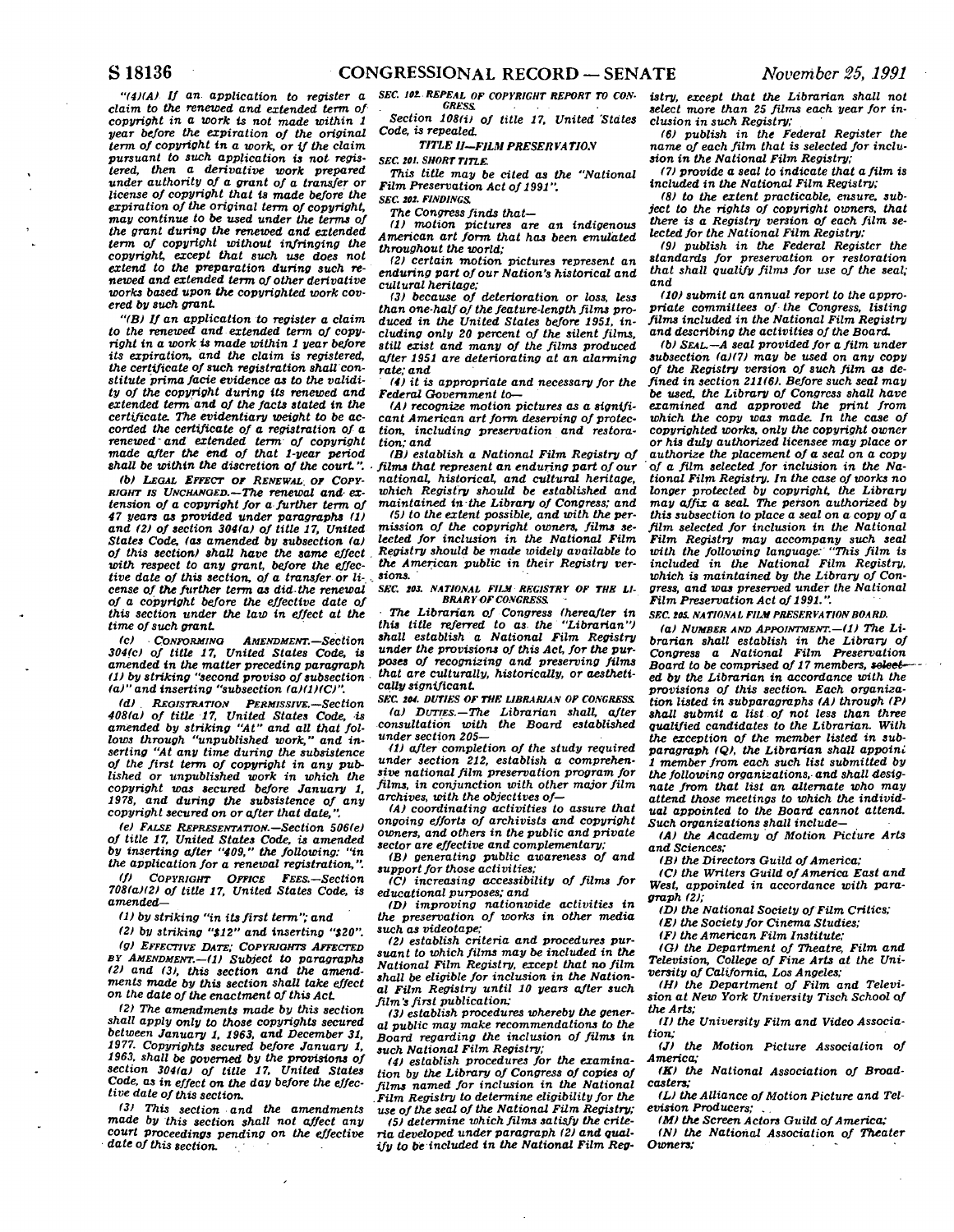*IOJ the American Society of Cinematographers and the International Photographers Guild, appointed in accordance with para* $graph$  (2)(B);

*(P) the United States Members of the International Federation of Film Archives; and.* 

*(Q) a member at large.* 

*(2HAI Each organization under paragraph (IXC) shall nominate 3 candidates. The Librarian shall appoint a candidate from 1 organization, as a member of the Board, and shall select a. candidate from the other organization as an alternate.* 

*(B) The American Society of Cinematographers shall nominate 3 candidates, each of whom shall be a member of the International Photographers Guild.* 

*(3) The member at large listed in paragraph I1XQ) shall be chosen by the Librarian from names submitted by organizations*  in the film industry, creative artists, pro*ducers, film critics, film preservation organizations, academic institutions with film, study programs, and others with knowledge of copyright law and of the importance, use, and dissemination of films. The Librarian shall also select from, the names submitted in this paragraph an. alternate member at large who may attend those meetings which the member at large cannot attend.* 

*(b) CHAIRPERSON.—The Librarian shall appoint! member to serve as Chairperson.* 

*<c> TERM OF OFFICE.—(1) The term of each member of the Board shall be 3 years. There shall be no limit to the number of terms that any individual member may serve.* 

*(2) A vacancy on the Board shall be filled in the manner prescribed by the Librarian, except that no entity listed in subsection (a) may have more than 1 nominee on the Board at any time.* 

*Id) QUORUM.—Nine members of the Board shall constitute a quorum, but a lesser number may hold hearings.* 

*(e) BASIC PAY.—Members of the Board shall serve without pay. While away from, their home or regular places of business in the performance of services for the Board, members of the Board shall be allowed travel expenses, including per diem in lieu of subsistence, in the same manner as persons, employed intermittently in Government service are allowed expenses under section 5701 of titles. United States Code.* 

*(f) MEETINGS.—The Board shall meet at least once each calendar year. Meetings shall be at the call of the Librarian.* 

*(g) CONFLICT OF INTEREST.—The Librarian shall establish rules and procedures to address any potential conflict of interest between a member of the Board and responsibilities of the Board.* 

**SEC. 206. POWERS OF THE GOARD.** 

*(a) IN GENERAL.—The Board may, for the purpose of carrying out its duties, hold such hearings, sit and act at such times and places, take such testimony, and receive such evidence as the Librarian and Board considers appropriate.* 

*tb) NOMINATION OF FILMS.***—***The Board shall consider, for inclusion in the National Film Registry, nominations submitted by the general public as well as representatives of the film industry, such as the guilds and societies representing actors, directors, screenwriters, cinematographers and other creative artists, producers, film critics, film preservation organizations and representatives for academic institutions with film study programs.* 

*(c) SELECTION OF FILMS.—The Board shall review nominations of films submitted to it for inclusion in the National Film Registry and consult with the Librarian and make recommendations with respect to the selection of films for the Registry and the preservation of these* **ami** *other films that* **ere** *na-*

*turally, historically, or aesthetically significant The Board shall recommend and the Librarian shall select not more than 25 films a year for inclusion in the Registry. SEC. 107. NATIONAL FILM REGISTRY COLLECTION OF* 

# *THE LIBRARY OF CONGRESS.*

*(a) COPY OF FILM.—The Librarian shall endeavor to obtain, by gift from the owner, an archival Quality copy of a Registry version of each film included in the National Film Registry. Whenever possible the Librarian shall endeavor to obtain the best surviving materials, including preprint materials.* 

*(b) ADDITIONAL. MATERIALS.—In addition, the Librarian shall endeavor to obtain, for educational and. research purposes, additional materials related to each film, such as background materials, production reports, shooting scripts (including continuity scripts) and other similar materials. Such materials shall become a part of the collection described in subsection (d).* 

*(c) PROPERTY OF THE UNITED STATES.—All copies of films, and other materials, received by the Librarian shall become the property of the United States Government, except that nothing in this title shall infringe on the copyright owners' rights under title 17, United States Code.* 

*Id) REGISTRY COLLECTION.—All copies of films received by the Librarian shall be maintained in. a special collection in. the Library of Congress to be known as the "Nar tional Film, Registry Collection of the Library of Congress". The Librarian shall, by regulation, subject to the limitations, of title 17, United States Code-*

*ID provide for reasonable access to films in such collection for scholarly and research purposes; and* 

*(2) to the extent practicable, and with the permission of the copyright owners, endeavor to exhibit or encourage the exhibition of such films to the public.* 

*SEC. 108. SEAL OF THE NATIONAL PltM REGISTRY.* 

*laJ USE OF THE SEAL.—NO person shall knowingly distribute or exhibit to the public a copy of a film which bears a seal as described under section 204(a)(7) if such film—* 

*(1) is not included in the National Film. Registry; or* 

*(2) is included in the National Film. Registry, but the print from which such copy was made was not examined and approved for use of the seal by the Library of Congress pursuant to section 204.1b).* 

*lb) EFFECTIVE DATE OF THE SEAL.—The use of tfie seal as described in this section shall be effective for each film, after publication by the Librarian in the Federal Register of the- name of that film, selected for inclusion in the National Film Registry.* 

**SEC. M\*** REMEDIES.

*(a) JURISDICTION.***—***The several district courts of the United States shall have jurisdiction, for cause shown, to prevent and restrain violations of section 208 upon the application of the Librarian to the Attorney General of the United States acting through the several United States Attorneys in their several districts.* 

*(b) RELIEF.—(1) Except as provided in paragraph (2), relief shall be limited to the prospective removal of the seal of the National Film Registry.* 

*(2) In any case in which the Librarian finds a pattern or practice of the willful violation of this title, the United States District Courts may order ciril fines of not more than \$10,000 and appropriate injunctive relief.* 

*(cl EXCLUSIVE REMEDIES.—The remedies provided under this section shall be the exclusive, remedies under this title or anyother Federal or State lav, regarding the use of the seal as described by section 204(a)(7).*  SEC. 210. STAFF OF BOARD; EXPERTS AND CONSULT-*ANTS.* 

*(a) STAFF.—The Librarian may appoint and fix the pay of such personnel as the Librarian considers appropriate.* 

*(b) EXPERTS AND CONSULTANTS.—The Librarian may procure temporary and intermittent services under section 3109(b) of title 5, United States Code, but at rates for individuals not to exceed the daily equivalent of the maximum rate of basic pay payable for GS-15 of the General Schedule, and in no case may a Board member be paid as an expert or consultant* 

*SEC. in. DEFINITIONS.* 

*For purposes of this title:* 

*(1) The term "Board" means the Natioml Film Preservation Board.* 

*(2) The term "copy" used in reference to a film means a copy fixed on film stock, not on other media such as videotapes or laser disks.* 

*(3) The term "film" means a motion picture as defined in section 101 of title 17, United States Code, except that such term excludes any works not originally fixed* **on**  *film stock, such as videotapes or laser disks. (4) The term "Librarian" means the Librarian of Congress.* 

*(5) The term "publication" means a publication as defined in section 101 of title 17, United States Cade.* 

*(6) The term "Registry version" means, with respect to a film, the version of the film first published or as complete a version as bona fide preservation and restoration activities by the Library of Congress or another archive acting pursuant to section 204 can compile.* 

*SEC. 211. STUDY BY THE LIBRARIAN OF CONGRESS.* 

*The Librarian, after consultation with the Board, shall conduct a study on the state of film preservation and restoration, including the activities of the Library of Congress and the other major film archives in the United States. The Librarian shall consult with film archivists, educators and historians, copyright owners, film industry representatives, including those involved in the preservation of film, and others involved in activities related to fUm preservation. No later than 1 year after the date of enactment of this section, the Librarian shall submit to the Congress a report containing the results of the study conducted under this section.* 

**SEC. 213. AUTHORIZATION OF APPROPRIATIONS.** 

*There are authorized to be appropriated to the Library of Congress, such sums as are necessary to carry out the provisions of this title, but in no fiscal year shall such sum exceed \$250,000.* 

*SEC. tit. EFFECTIVE DATE.* 

*The provisions of this title shall be effective on the date of the enactment of this Act through September 30, 1997. The provisions of this title shall apply to any copy of any film, including films selected for inclusion in the National Film Registry under the National FUm Preservation Act of 1988. Films selected for the National Film Registry under the National Film Preservation Act of 198S shall be deemed to have been selected under this title.* 

*SEC. IIS. REPEAL* 

*The National Film Preservation Act of 1988 (2 U.S.C. 178 et seq.) is repealed.* 

#### **AMENDMENT NO. 1445**

**(Purpose: To make a technical amendment) Mr. LIEBERMAN. Mr. President, on.** 

behalf of Senator Leahy, I send an **amendment t o th e desk and ask for its immediate consideration.** 

**The PRESIDING OFFICER. The clerk will report.**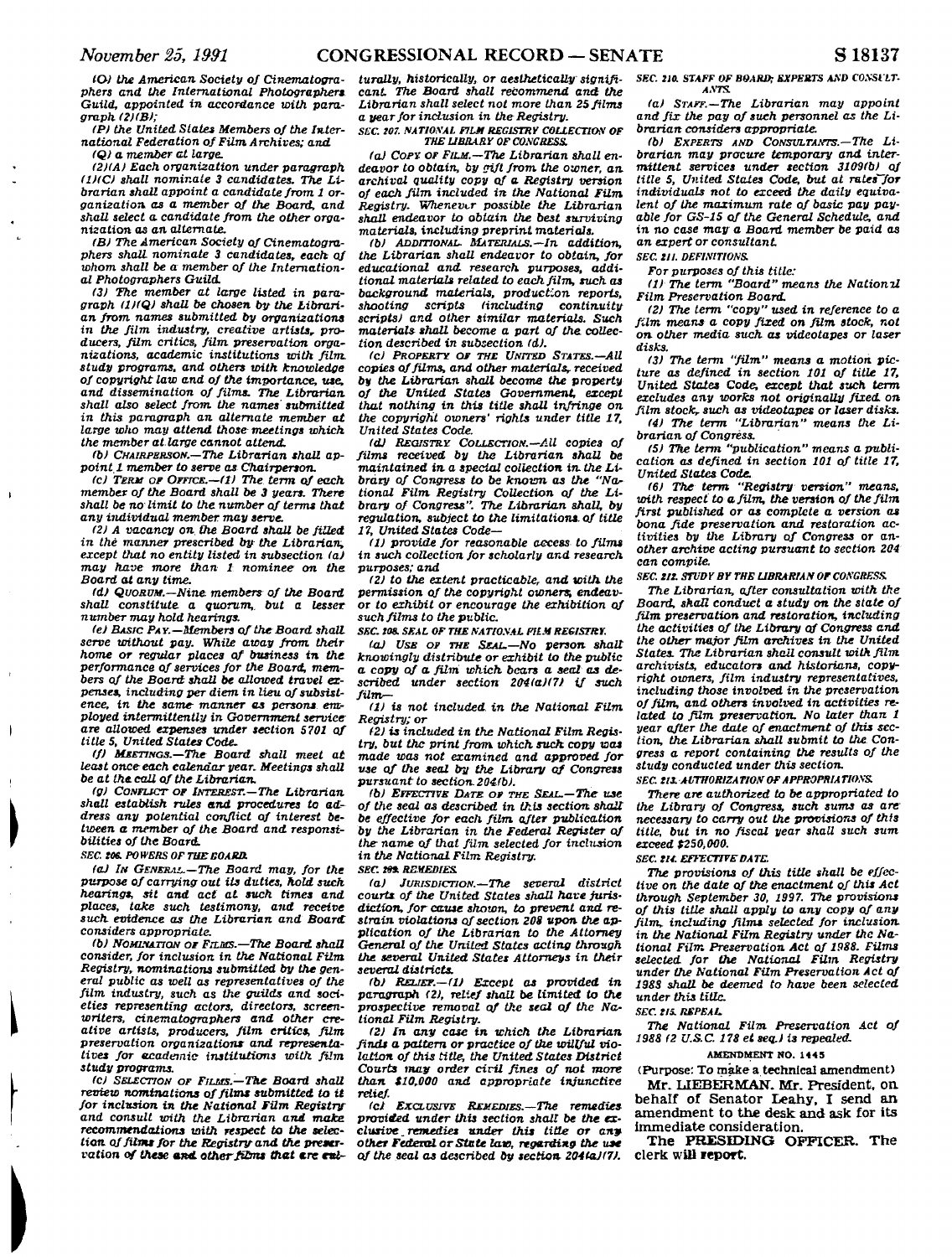an The assistant legislative clerk read aas follows:

The Senator from Connecticut **[Mr.** LIE-BERMAN], for Mr. LEAHY, proposes an amendment numbered 1445.

Mr. LIEBERMAN. Mr. President. I ask unanimous consent that reading of the amendment be dispensed with.

The PRESIDING OFFICER. Without objection, it is so ordered.

The amendment is as follows:

On page 20, strike out lines 21 through 23, and insert in lieu thereof:

(B) The American Society of Cinematographers and the International Photographers Guild shall Jointly nominate 3 candidates.

The PRESIDING OFFICER. The question is on agreeing to the amendment No. 1445.

The amendment (No. 1445) was agreed to.

Mr. LIEBERMAN. I move to reconsider the vote.

Mr. GRASSLEY. I move to lay that motion on the table.

The motion to lay on the table was **agreed** to.

The PRESIDING OFFICER. The bill is open to further amendment. If there be no further amendment to be proposed, the question is on agreeing to the committee amendment in the nature of a substitute, as amended.

The committee amendment in the nature of a substitute, as amended, **was agreed to.** 

The PRESIDING OFFICER. The question is on the engrossment and third reading of the bill.

The bill was ordered to be engrossed for a third reading, was read the third time, and passed, as follows:

### S.756

*Be it enacted by the Senate and House of Representatives of the United States of America in Congress assembled,* 

## TITLE I—COPYRIGHT RENEWAL PROVISIONS

**SECTION 101. COPYRIGHT RENEWAL PROVISIONS.** 

(a) DURATION OF COPYRIGHT: SUBSISTING COPYRIGHTS.—Section 304(a) of title 17, United. States Code, is amended to read as follows:

"(a) COPYRIGHTS IN THEIR FIRST TERM ON JANUARY 1, 1978. $-(1)(A)$  Any copyright, the first term of which is subsisting on January 1, 1978, shall endure for 28 years from the date it was originally secured.

"(B) In the case of—

"(i) any posthumous work or of any periodical, cyclopedic, or other composite work upon which the copyright was originally secured by the proprietor thereof, or

"(ii) any work copyrighted by a corporate body (otherwise than as assignee or licensee of the individual author) or by an employer for whom such work is made for hire,

the proprietor of such copyright shall be entitled to a renewal and extension of the copyright in such work for the further term of 47 years.

"(C) In the case of any other copyrighted work, including a contribution by an individual author to a periodical or to a cyclopedic or other composite work—

(i) the author of such work, if the author is still living.

"(ii) the , widow, widower,, or children of the author, if the author is not living.

"(iii) the author's executors, if such author, widow, widower, or children are not living, or .

"(iv) the author's next of kin. in the absence of a will of the author,

shall be entitled to a renewal and extension of the copyright in such work for a further term of 47 years.

"(2)(A) At the expiration of the original term of copyright in a work specified in paragraph  $(1)(B)$  of this subsection, the copyright shall endure for a renewed and extended further term of 47 years, which—

"(i) if an application to register a claim to such further term has been made to the Copyright Office within 1 year before the expiration of the original term of copyright, and the claim is registered, shall vest, upon the beginning of such further term, in the proprietor of the copyright who is.entitled to claim the renewal of copyright at the time the application is made: or

"(ii) if no such application is made or the claim pursuant to such application is not registered, shall vest, upon the beginning of such further term, in the person or entity that was the proprietor of the copyright as of the last day of the original term of copyright.

"(B) At the expiration of the original term of copyright in a work specified In para $graph (1)(C)$  of this subsection, the copyright shall endure for a renewed and ex-tended further term of 47 years, which—

"(i) if an application to register a claim to such further term has been made to the Copyright Office within 1 year before the expiration of the original term of copyright, and the claim is registered, shall vest, upon the beginning of such further term, in any person who is entitled under paragraph (1)(C) to the renewal and extension of the copyright at the time the application is made; or

"(ii) if no such application Is made or the claim pursuant to such application is not registered, shall vest, upon the beginning of such further term, in any person entitled under paragraph  $(1)(C)$ , as of the last day of the original term of copyright, to the renewal and extension of the copyright.

 $''(3)(A)$  An application to register a claim to the renewed and extended term of copyright in a work may be made to the Copyright Office—

"(i) within 1 year before the expiration of the original term of copyright by any person entitled under paragraph (1) (B) or (C) to such further term of 47 years; and

"(ii) at any time during the renewed and extended term by any person In whom such further term vested, under paragraph (2) (A) or (B), or by any successor or assign of such person, if the application is made in the name of such person.

"(B) Such an application is not a condition of the renewal and extension of the copyright in a work for a further term of 47 years.

"(4)(A) If an application to register a claim to the renewed and extended term of copyright in a work is not made within 1 year before the expiration of the original term of copyright in a work, or if the claim pursuant to such application is not registered, then a derivative work prepared under authority, of a grant of a transfer or license of copyright that is made before the expiration of the original term of copyright, may continue to be used under the terms of the grant during the renewed and extended term of copyright without Infringing the copyright, except that such use does not extend to the preparation during such renewed and extended term of other derivative works based upon the copyrighted work covered by such grant,

"(B) If an application to register a claim to the renewed and extended term of copyright in a work is made-within 1 year before its expiration, and the claim is registered, the certificate of such registration shall constitute prima facie evidence as to the validity of the copyright during its renewed and extended term and of the facts stated in the certificate. The evidentiary weight to be accorded the certificate of a registration of a renewed and extended term of copyright made after the end of that 1-year period shall be within the discretion of the court."

(b) LEGAL EFFECT OF RENEWAL OF COPY-RIGHT IS UNCHANGED.—The renewal and extension of a copyright for. a further term of 47 years as provided under paragraphs (1) and (2) of section 304(a) of title 17, United States Code, (as amended by subsection (a) of this section) shall have the same effect with respect to any grant, before the effective date of this section, of a transfer or license of the further term as did the renewal of a copyright before the effective date of this section under the law in effect at the time of such grant.

(c) CONFORMING AMENDMENT.—Section 304(c) of title 17, United States Code, is amended in the matter preceding paragraph (1) by striking "second proviso of subsection (a)" and inserting "subsection (a)(1)(C)".

(d) REGISTRATION PERMISSIVE.—Section 408(a) of title 17, United States Code, is amended by striking "At" and all that follows through "unpublished work," and inserting "At any time during the subsistence of the first term of copyright in any published or unpublished work In which the copyright was secured. before January 1. 1978, and during the subsistence of any copyright secured on or after that date,

(e) FALSE REPRESENTATION.—Section 506(e) of title 17, United States Code, is amended by inserting after "409," the following: ''in the application for a renewal registration,".

(f) COPYRIGHT OFFICE FEES.—Section 708(a)(2) of title 17, United States Code, is amended—

(1) by striking "in its first term"; and

(2) by striking "\$12" and inserting "\$20". (g) EFFECTIVE DATE; COPYRIGHTS AFFECTED

BY AMENDMENT.—(1) Subject to paragraphs (2) and (3), this section and the amendments made by this section shall take effect on the date of the enactment of this Act.

(2) The amendments made by this section shall apply only to those copyrights secured between January 1, 1963, and December 31. 1977. Copyrights secured before January 1, 1963, shall be governed by the provisions of section 304(a) of title 17, United States Code, as in effect on the day before the effective date of this section.

(3) This section and the amendments made by this section shall not affect any court proceedings pending on the effective date of this section.

**SEC. 102. REPEAL OF COPYRIGHT REPORT TO CON-GRESS.** 

Section 108(i) of title 17, United States Code, is repealed.

TITLE II—FILM PRESERVATION

**SEC. 201. SHORT TITLE.** 

This title may be cited as the "National Film Preservation Act of 1991".

**SEC. 202. FINDINGS.** 

The Congress finds that—

(1) motion pictures are an indigenous American art form that has been emulated throughout the world;

(2) certain motion pictures represent an enduring part of our Nation's historical and cultural heritage;

(3) because of deterioration or loss, less than one-half of the feature-length films produced in the United States before 1951,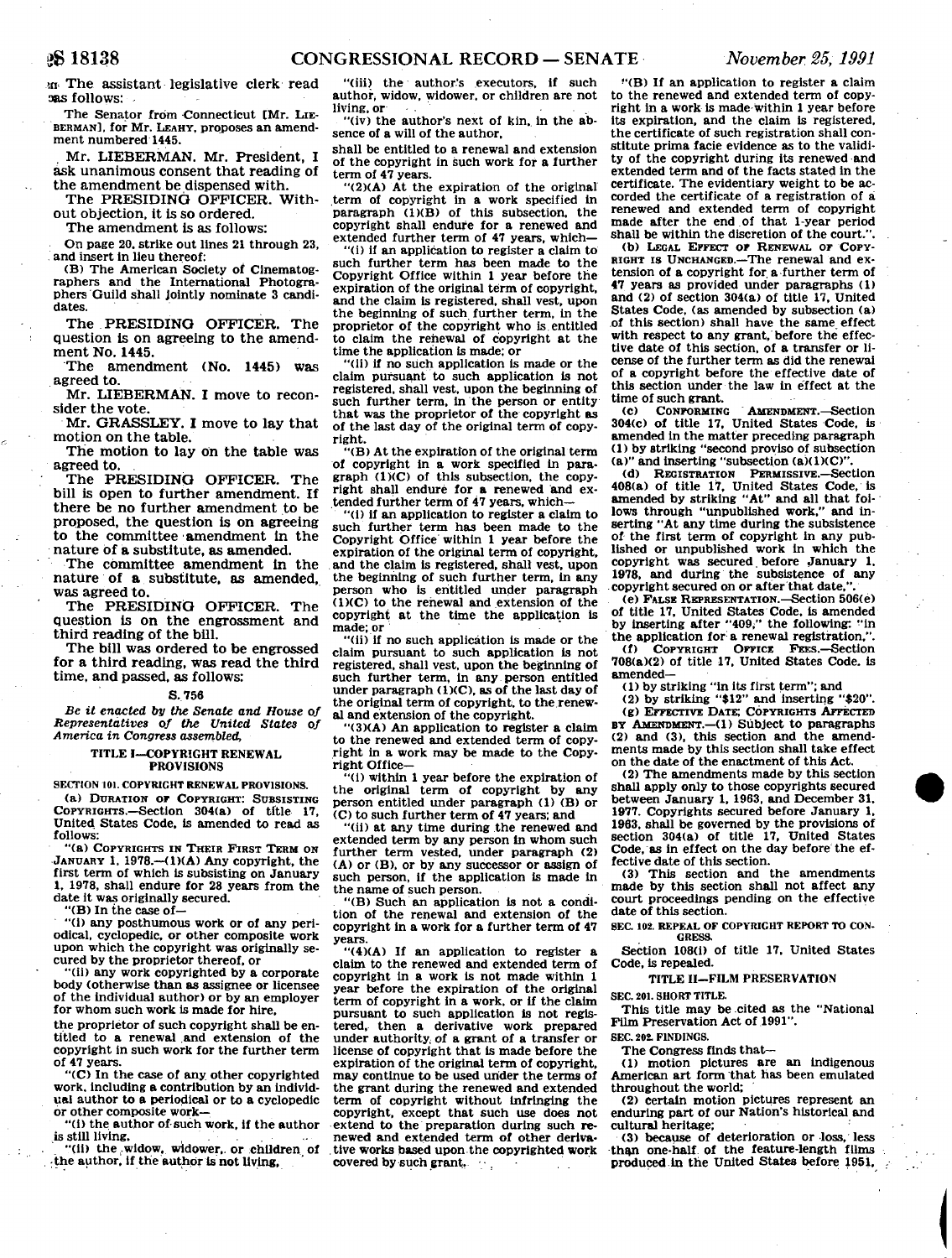**including only 20 percent of the silent films, still exist and many of the films produced after 1951 are deteriorating at an alarming rate; and** 

**(4) it is appropriate arid necessary for the Federal Government to—** 

**(A) recognize motion pictures as a significant American art form deserving of protection, including preservation and restoration; and** 

**(B) establish a' National Film Registry of films that represent an enduring part of our national, historical, and cultural heritage, which Registry should be established and maintained in the Library of Congress; and** 

**(5) to the extent possible, and with the permission of the copyright owners, films selected for Inclusion In the National Film Registry should be made widely available to the American public In their Registry versions.** 

**SEC. 203. NATIONAL FILM REGISTRY OF THE LI-BRARY OF CONGRESS.** 

**The Librarian of Congress (hereafter in this title referred to as the "Librarian") shall establish a National Film Registry under the provisions of this Act, for the purposes of recognizing and preserving films that are culturally, historically, or aesthetically significant.** 

**SEC. 204. DUTIES OF THE LIBRARIAN OF CONGRESS. (a) DUTIES.—The Librarian shall, after consultation with the Board established under section 205—** 

**(1) after completion of the study required under section 212, establish a comprehensive national film preservation program for films. In conjunction with other major film archives, with the objectives of—** 

**(A) coordinating activities to assure that ongoing efforts of archivists and copyright owners, and others In the public and private sector are effective and complementary;** 

**(B) generating public awareness of and support for those activities;** 

**(C) increasing accessibility of films for educational purposes; and** 

**(D) improving nationwide activities in the preservation of works in other media such as videotape;** 

**(2) establish criteria and procedures pursuant to which films may be included in the National Film Registry, except that no film**  shall be eligible for inclusion in the Nation**al Film Registry until 10 years after such film's first publication;** 

**(3) establish procedures whereby the general public may make recommendations to the Board regarding the inclusion of films in such National Film Registry;** 

**(4) establish procedures for the examination by the Library of Congress of copies of films named for inclusion In the National Film Registry to determine eligibility for the use of the seal of the National Film Registry;** 

**(5) determine which films satisfy the criteria developed under paragraph (2) and qualify to be included in the National Film Registry, except that the Librarian shall not select more than 25 films each year for inclusion in such Registry;** 

**(6) publish in the Federal Register the name of each film that is selected for inclusion in the National Film Registry;** 

**(7) provide a seal to indicate that a film is included in the National Film Registry;** 

**(8) to the extent practicable, ensure, subject to the rights of copyright owners, that there is a Registry version of each film selected for the National Film Registry;** 

**(9) publish In the Federal Register the standards for preservation or restoration that shall qualify films for use of the seal; and** 

**(10) submit an annual report to the appropriate committees of the Congress, listing**  **films Included in the National Film Registry and describing the activities of the Board.** 

(b) SEAL.-A seal provided for a film under **subsection (a)(7) may be.used on any copy of the Registry version of such film as de-fined In section 211(6). Before such seal may be used, the Library of Congress shall have examined and approved the print from which the copy was made. In the case of copyrighted works, only the copyright owner or his duly authorized licensee may place or authorize the placement of a seal on a copy of a film selected for inclusion In the National Film Registry. In the case of works no longer protected by copyright, the Library may affix a seal. The person authorized by this subsection to place a seal on a copy of a film selected for inclusion in the National Film Registry may accompany such seal with the following language: "This film Is included In the National Film Registry, which is maintained by the Library of Congress, and was preserved under the National Film Preservation Act of 1991.".** 

**SEC. 805. NATIONAL FILM PRESERVATION BOARD. (a) NUMBER AND APPOINTMENT.—(1) The Librarian shall establish in the Library of Congress a National Film Preservation Board to be comprised of 17 members, selected by the Librarian in accordance with the provisions of this section. Each organization listed in subparagraphs (A) through (P) shall submit a list of not less'than three qualified candidates to the Librarian. With the exception of the member listed In subparagraph (Q), the Librarian shall appoint 1 member from each such list submitted by the following organizations, and shall designate from that list an alternate who may attend those meetings to which the individual appointed to the Board cannot attend. Such organizations shall include—** 

**(A) the Academy of Motion Picture Arts and Sciences;** 

**(B) the Directors Guild of America;** 

**(C) the Writers Guild of America East and West, appointed In accordance with paragraph (2);** 

**• (D) the National Society of Film Critics;** 

**(E) the Society for Cinema Studies;** 

**(F) the American Film Institute;** 

**(G) the Department of Theatre, Film and Television, College of Fine Arts at the University of California, Los Angeles;** 

**(H) the Department of Film and Television at New York University Tisch School of the Arts;** 

**(I) the University Film and Video Association;** 

**(J) the Motion Picture Association of America;** 

**(K) the National Association of Broadcasters;** 

**(L) the Alliance of Motion Picture and Television Producers;** 

**(M) the Screen Actors Guild of America; (N) the National Association of Theater Owners;** 

**(O) the American Society of Cinematograpliers and the International Photographers Guild, appointed in accordance with paragraph (2KB);** 

**(P) the United States Members of the International Federation of Film Archives; and** 

**(Q) a member at large.** 

**(2)(A) Each organization under paragraph (IXC) shall nominate 3 candidates. The Librarian shall appoint a candidate from 1 organization as a member of the Board, and shall select a candidate from the other organization as an alternate.** 

**. (B) The American Society of Cinematographers and the International Photographers Guild shall jointly nominate 3 candidates.** 

**(3) The member at large listed in paragraph (1)(Q) shall be chosen by the Librari-** **an from, names submitted.by organizations in the film industry, creative artists, producers, film critics, film preservation organizations, academic institutions with film study programs, and others with .knowledge of copyright law and of the importance, use, and dissemination of films. The Librarian shall also select from the names submitted in this paragraph an alternate member at large who may attend those meetings which the member at large cannot attend.** 

**(b) CHAIRPERSON.—The Librarian shall appoint 1 member to serve as Chairperson.** 

**(c) TERM OP OFFICE.—(1) The term of each member of the Board shall be 3 years. There shall be no limit to the number of terms that any individual member may serve.** 

**(2) A vacancy on the Board shall be filled In the manner prescribed by the Librarian, except that no entity listed in subsection (a) may have more than 1 nominee on the Board at any time.** 

**(d) QUORUM.—Nine members of the Board shall constitute a quorum, but a lesser number may hold hearings.** 

**(e) BASIC PAY.—Members of the Board shall serve without pay. While away from their home or regular, places of business in the performance of services for the Board, members of the Board shall be allowed travel expenses, including per diem in lieu of subsistence, in the same manner as persons employed intermittently in Government service are allowed expenses under** 

**section 5701 of title 5, United States Code. (f) MEETINGS.—The Board shall meet at least once each calendar year. Meetings shall be at the call of the Librarian.** 

**(g) CONFLICT OP INTEREST.—The Librarian shall establish rules and procedures to address any potential conflict of interest between a member of the Board and responsibilities of the Board.** 

**SEC. 206. POWERS OF THE BOARD.** 

**(a) IN GENERAL.—The Board may, for the purpose of carrying out its duties, hold such hearings, sit and act at such times and places, take such testimony, and receive such evidence as the Librarian and Board considers appropriate.** 

**(b) NOMINATION OF FILMS.—The Board shall consider, for inclusion in the National Film Registry, nominations submitted by the general public as well as representatives of the film industry, such as the guilds and**  societies representing actors, **screenwriters, cinematographers and other creative artists, producers, film critics, film preservation organizations and representatives for academic institutions with film study programs.** 

**(c) SELECTION OF FILMS.—The Board shall review nominations of films submitted to it for inclusion in the National Film Registry and consult with the Librarian and make recommendations with respect to the selection of films for the Registry and the preservation of these and other films that are culturally, historically, or aesthetically sig-nificant. The Board shall recommend and the Librarian shall select not more than 25 films a year for inclusion in the Registry.** 

**SEC. 207. NATIONAL FILM REGISTRY COLLECTION OF THE LIBRARY OF CONGRESS.** 

**(a) COPY OP FILM.—The Librarian shall endeavor to obtain, by gift from the owner, an archival quality copy of a Registry version of each film included in the National Film Registry. Whenever possible the Librarian shall endeavor to obtain the best surviving materials, including preprint materials.** 

**(b) ADDITIONAL MATERIALS.—In addition, the Librarian shall endeavor to obtain, for educational and research purposes, additional materials related to each film, such as**